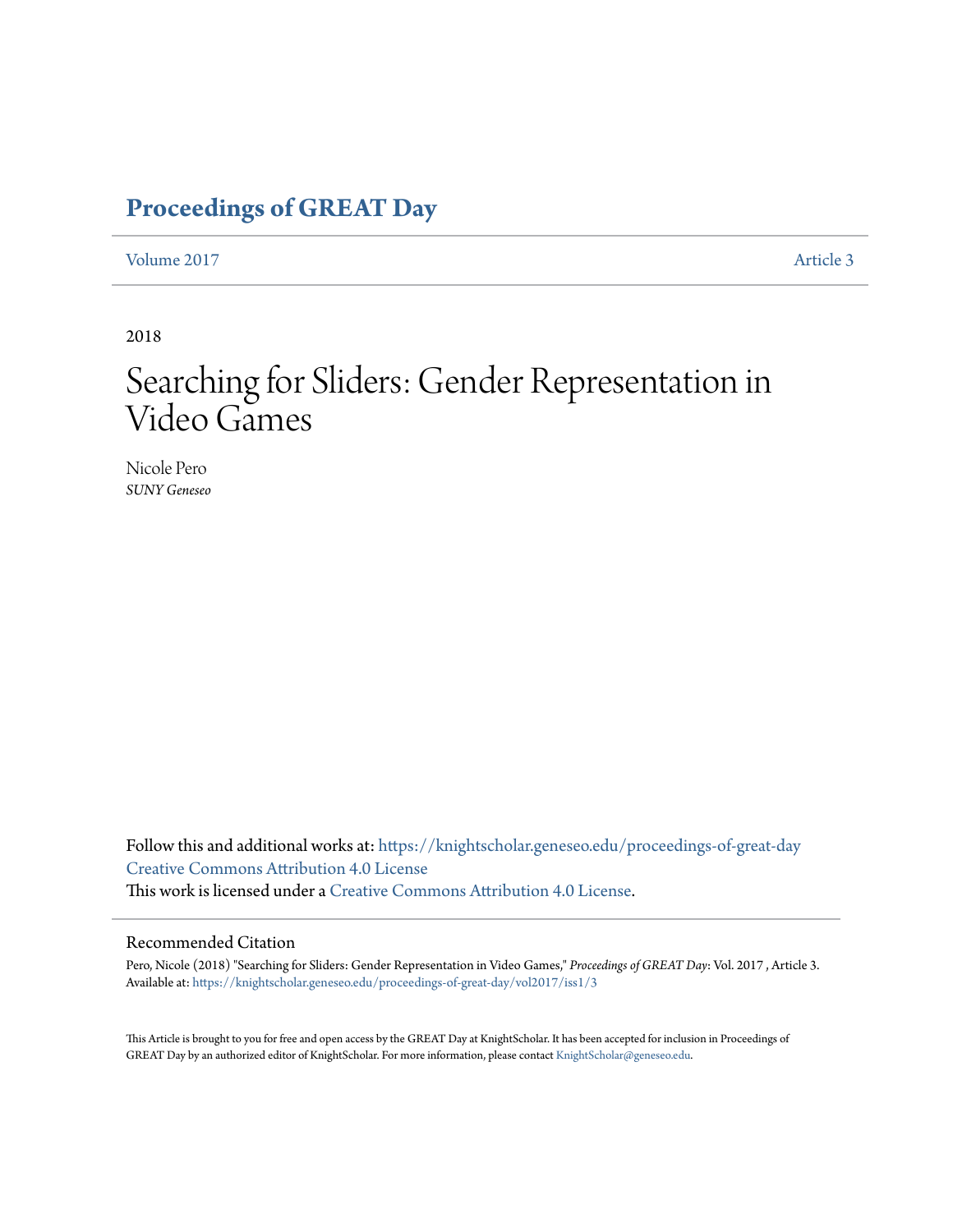# Searching for Sliders: Gender Representation in Video Games

Nicole Pero

Sponsored by Melanie Blood

### **ABSTRACT**

How does the protagonist of a video game and their gender affect the player's experience? Is it really possible for players outside the gender binary to reach verisimilitude with their protagonists? These are the questions Pero will be trying to answer across many contemporary games.

Frankie was a blue-haired, generally made-up, and pump-wearing hero. They were a non-binary avatar I made in the game *Saint's Row 3,* and they had a largely butch, feminine look—tight leather pants, a wifebeater, and a denim jacket. Sometimes, they sported a set of bright magenta knuckle bandages for the aesthetic, and their voice was a rich, British baritone rumble. Cocky and sometimes goofy to a fault, they were the ideal avatar for me to explore the outlandish, absurd world of the game and play around with gender presentation at the same time. *Saint's Row 3* was one of the first games I experienced as a newly-christened PC gamer, and from there on out, I played plenty more games, but none of them really allowed me to put on a queer, gendered performance as much as the *Saint's Row* series.

Video games, as a genre of media, allow the player to experience a world that isn't their own and a situation they would otherwise never experience. The best way to pull in a player is to have 1. Interesting gameplay, 2. A well-written and immersive story, if applicable, and 3. a player character who is sympathetic to the player and onto whom the player can map themselves in the game world. I'm going to be focusing my research mainly on the last point of interest—the player character. For the purposes of making sure everyone is on the same page, I'll be delving into some gaming history to show where character creation has grown and changed over time.

Beginning in the mid-50's, games were largely used for computer research and military training (Strong,

2016). However, what we think of as video games weren't around until the late 1960s with the invention of the Odyssey, the first home videogame system. Before this time, video games were hard to code and produce, and they were difficult for the general public to access. With 1972 came *Pong*, which kickstarted the arcade era; in *Pong,* there is no visible player character, and the players themselves are meant to be playing next to one another while controlling the joysticks on the very 1970s-looking yellow and dark wood-grain arcade machine. Later games like *Dig Dug* and *Pac-Man* have very recognizable, if diminutive, player characters who helped create a brand and drew players to their arcade machines. However, the genders of these player characters have often been hard to discern or just assumed to be male.

For example, *Metroid'*s Samus Aran was assumed to be male because during the entirety of the game, she is encased in a bulky, red-yellow-and-green power suit while shooting down foes. In order for her gender to be revealed, the player must finish the game under a certain time, after which Samus either pulls off her helmet or pops out of the mechanical suit in a pink leotard/bikini and waves at the player, depending on your finish time. Whether or not Samus is a feminist icon is hotly disputed in the world of video games, some claiming that this player reward system downplays her status as a female character and is used mostly for shock value. Rupert Goodwins (1994) of *The Independent* claims: "The hero, one Samus Aran, is apparently female, although the Transformer-like suit she wears could just as easily contain a large cen-

1

 $\left( \text{cc} \right)$  BY

This work is licensed under the Creative Commons Attribution 4.0 International License.

Nicole Pero . Searching for sliders: gender representation in video games. *e Proceedings of GREAT Day* (2017): 44-50. Published By RinghtScholar, 2018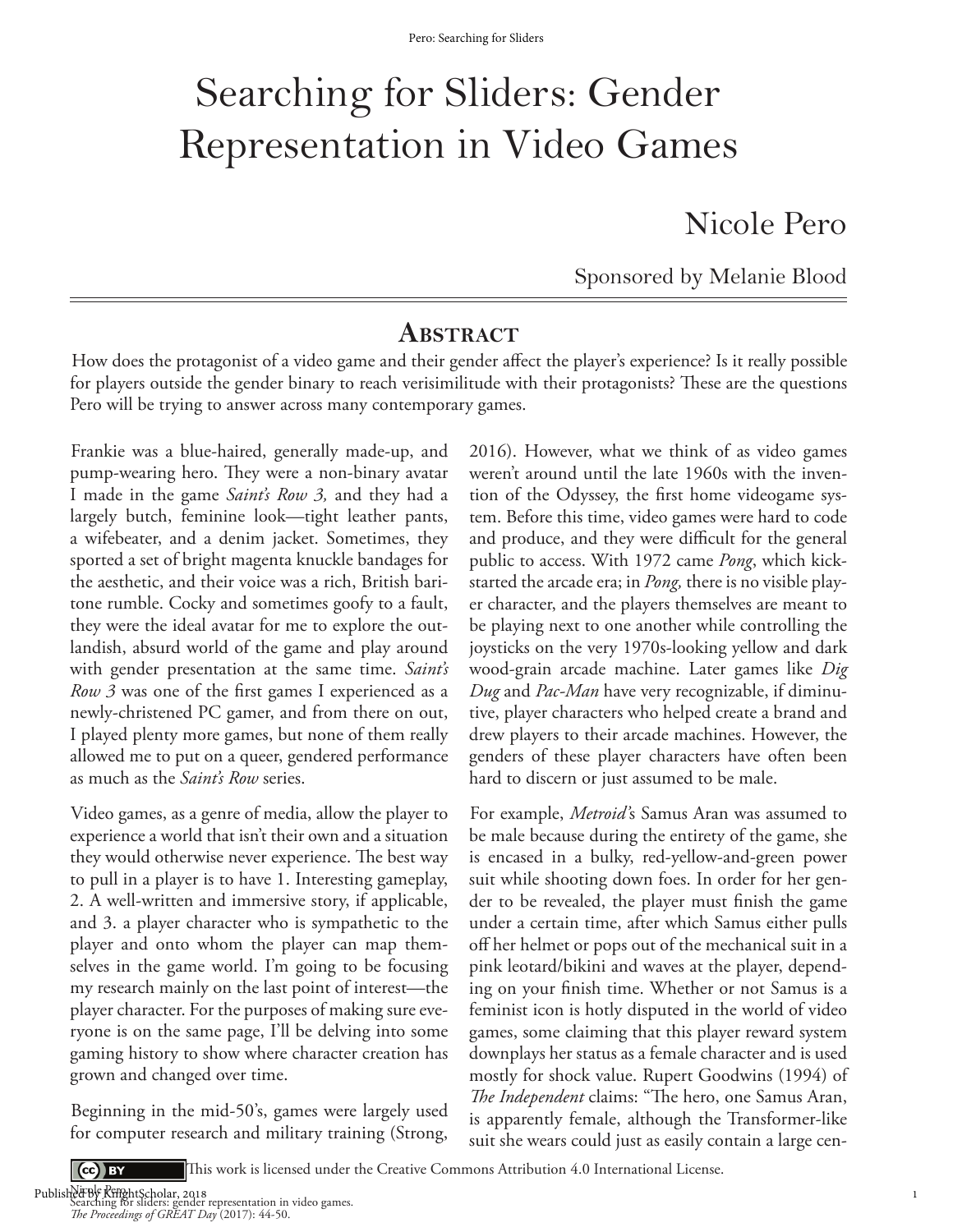tipede; it's hardly a breakthrough for feminism." While I would argue that she kicks ass and takes names throughout the game before the big reveal and should therefore be considered a powerful, feminist character, some would argue that her final appearance in the original arcade game cements her as gimmicky and for-the-male-gaze. Still, others argue that her perky wave confronts the oft-male player with his sexist assumptions. I think I sit somewhere in the middle, both critical of her over-sexualized appearance as a reward for the male player and supportive of her overall badassery and sassy "I-bet-you-didn't-expect-me" confrontation of the player.



*Figure 1. Metroid (1986), an action-adventure video game created by Nintendo.*

Alongside Samus, we have male game heroes like Nintendo's Jumpman AKA Mario, Bomberman, Pac-Man, Donkey Kong, Megaman, *Metal Gear'*s Solid Snake, Sonic the Hedgehog, *The Legend of Zel*da's Link, and several others. This long list of male game heroes stems largely from the marketing of video games, which after the Video Game Crash of 1983 began marketing specifically to male children, beginning with the company Nintendo. Immediately before the video game crash, third-party game devel-



Figure 2. The evolution of Lara Croft, the protagonist *of the Tomb Raider series.*

opment was made legal in 1982, making it possible for individuals to produce cheap knock-offs of popular games and systems. These knock-offs and lowbudget flops began flooding the market, causing gamers to steer clear of new games and systems. Therefore, when Nintendo moved its marketing elsewhere, they chose to market specifically to children, in the toy aisles of stores, which were completely separated by gender. Arbitrarily, Nintendo decided to market to boys instead of girls, and thus the gender divide in gaming was born (truTV, 2015). While many girls and women still played games and enjoyed them, the world of video games was much more hostile to women and girls who wanted to be included in the community. For example, one of the early North American advertisements for *The Legend of Zelda: Ocarina of Time* included the phrase "Willst thou get the girl? Or play like one?" (Stevenson, 2007). Advertisements like these, which were targeted at boys and outwardly excluded girls, served to reinforce the growing "boy's club" that was video gaming culture.

Much later, and with the advent of new gaming systems and more robust engines, we were introduced to *Tomb Raider'*s infamous Lara Croft, who came to be in the late 90s and was one of the first 3D-rendered game protagonists to reach gamer fame. She and her sharp polygon-shaped boobs are the first thing you think of when someone mentions the *Tomb Raider*  franchise, though in recent years with the 2013 reboot, developer Square Enix endeavored to make her more palatable to a female gaming populace. Playing the original *Tomb Raider,* it is easy to see that her outward appearance and her story are centered on the male viewer as she jumps around crypts wielding



*Figure 3. Laura Croft as depicted in Tomb Raider (2013) is less sexualized but more victimized than she was in the original 1996 game.*

This work is licensed under the Creative Commons Attribution 4.0 International License.

Nicole Pero . https://knightscholar.geneseo.edu/proceedings-of-great-day/vol2017/iss1/3<br>https://knightscholar.geneseo.edu/proceedings-of-great-day/vol2017/iss1/3<br>*The Proceedings of GREAT Day* (2017): 45-50.

(ce) BY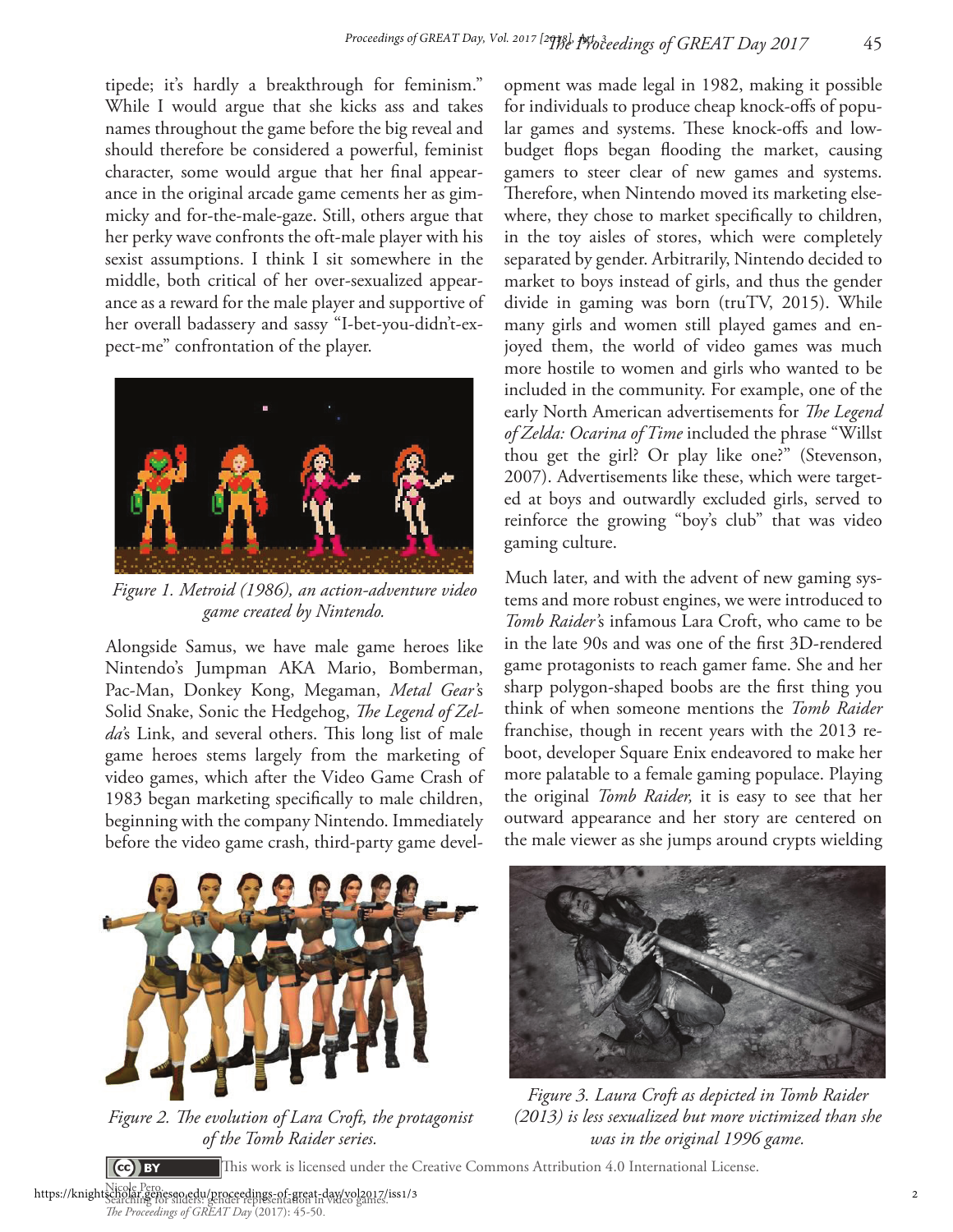dual pistols, generally destroying valuable archaeological sites and murdering local wildlife. Neo-imperialist themes aside, some have argued that her most recent reboot has taken her from sexy yet independent, to playing the role of the victim. Kellie Foxx-Gonzalez (2012) from *The Mary Sue* explains the ways in which the reboot victimizes Lara Croft, often with the threat of extreme violence, rape, and death:

> Rosenberg [the head developer] argues that Lara Croft has not become the badass adventurer we all know and love yet, and furthermore, being a female protagonist, gamers (men) don't relate to her normally anyway, thus, she is a heroine to be protected instead of emulated or admired.

What this says about female protagonists like Lara Croft is they are encroaching so sinisterly on the male domain of video games that the only way for majority male gamers to accept them as protagonists is for them to either be sexually objectified or subject to sexual and bodily violence.



*Figure 4. Nier: Automata (2017) furthers the idea that the only way male video game players will accept a female protagonist is if she is overly sexualized.*

A lot of women's issues with being represented by busty, skimpy-clothes-wearing action girls like Lara Croft stem from ideas about the male gaze, often discussed in the context of film analysis. Feminist scholar and film analyst Laura Mulvey (1975) describes the male gaze as a situation in which men are situated as those who look, while women are bearers of that look. Mulvey (1975) says that "in their traditional exhibitionist role women are simultaneously looked at and displayed, with their appearance coded for strong visual and erotic impact so that they can be said to connote to-be-looked-at-ness" (p. 11). If we

are assuming a largely male audience for video games, we can put the male player in the position of the male protagonist in film who views the women of the film, as well as in the position of the camera itself. In many cases, the player themselves is made to control the camera angle of the game, and it can be manipulated to exploit and view places on even a female player character that are meant to be kept out of view. The women situated as early video game protagonists were largely made for the male gaze, because video game companies marketed largely to men and boys.

Women, as gamers, have been pushing the gaming industry in a more inclusive direction for decades. For example, Namco claims to originally have created *Pac-Man* with female players in mind. Creator Toru Iwatani says in an interview 30 years after *Pac-Man's*  release, "Most arcade videogames of the time were violent and focused on the male player, so the gamecenters became places frequented mainly by men. We decided to change that demographic by designing games that can appeal to women and thus to couples, therefore making game-centers desirable places to go on a date" (Purchese, 2017). Iwatani's focus on heterosexual couples as the default and the only kind of group to visit gaming centers serves to emphasize the heterosexism of the period. Why couldn't families be a demographic, as with later home gaming systems? This points clearly to an untapped market that existed in the 80's. And while Pac-Man himself exists as a yellow pizza-shaped blob, he is assumed to be gendered male. Despite assumptions, Namco found that they had a large player-base in women, and when they discovered that a couple of guys out in California were modding their arcade game so Pac-Man had lipstick and a fashionable mole, they decided to offer them employment. *Ms. Pac-Man* went on to be the "best-selling arcade game of all time" (*Video game history*, n.d.). Whether or not this is due to female players is unknown, but the assumption still exists.

Stepping away from issues of representation for a moment, these early console and PC game franchises often had a set protagonist because that made it easier for the game's developers to get the game out on time—having several playable characters adds double the time spent recording voice lines, rendering player models, creating textures for the aforementioned models, and inserting that player character into the existing game. Especially with the advent

 $\left(\text{ce}\right)$  BY

This work is licensed under the Creative Commons Attribution 4.0 International License.

Nicole Pero . Published by KnightScholar, 2018<br>Searching for sliders: gender representation in video games.<br>*The Proceedings of GREAT Day* (2017): 46-50.

3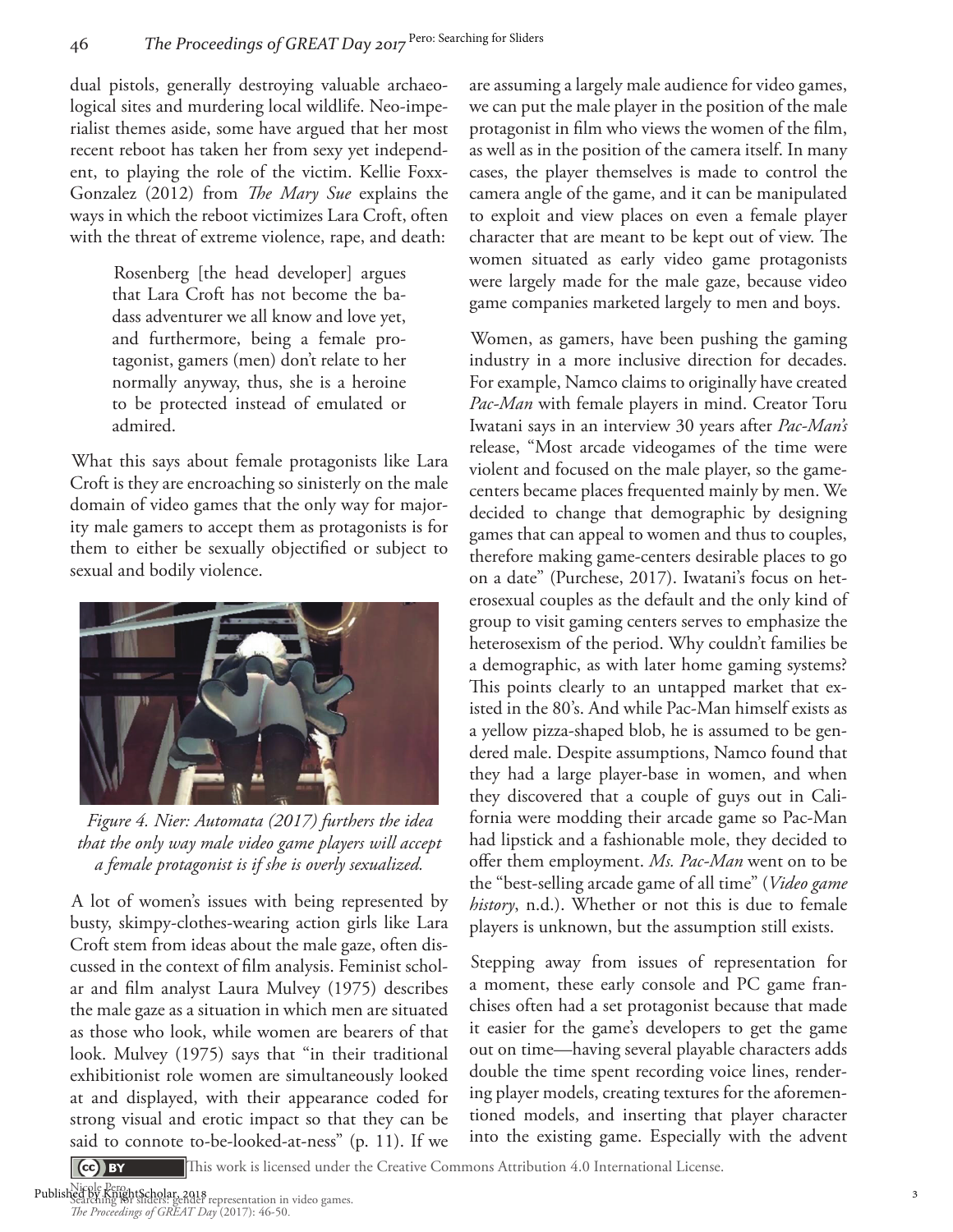of 3D rendering (beginning with popular franchises like *Tomb Raider* and *The Legend of Zelda*), we began to see increased difficulty in creating immersive, expansive gaming worlds for exceedingly voracious players. Therefore, having a single, set player character is a way for developers to include an immersive, interesting story without involving too many player characters.



Figure 5. Official Artwork for Grand Theft Auto *V (2013).*

As for players who aren't white, cisgender male. ablebodied, straight, etc., the world of video games seems to exclude them entirely. How is a black man supposed to feel when the only representations of black men in gaming exist as gang members in the *Grand*  Theft Auto series and as Michael Jordan-like sports titans? How about women who are subjected to oversexed facsimiles like Lara Croft, Bayonetta, and Chun-Li? Trans people have to deal with absurd representations like Nintendo's Birdo and *Street Fighter'*s Poison, the last of which was only included as trans in the game because U.S. audiences weren't interested in hitting/fighting "women," somehow implying that hitting/fighting a trans woman isn't fighting a "real" woman. For people who exist outside the "boy's club"



*characterized as a transgender woman.*  $\left(\text{ce}\right)$  BY

that is video gaming culture, how do they identify with these mostly white, cis-male characters?

One game developer's answer to this question was to randomly generate the player character. In the survival/crafting game *Rust,* the development team recently decided to implement a randomized player character system. Rather than have every player start the game as a white male, they randomly assigned each player an avatar. The avatars were half male, half female, and included a variety of races, face shapes, heights, and penis sizes for male characters. This randomized avatar was assigned to your game client ID, permanently tying that avatar to your game. For some players, this was a step in the right direction—if the game itself is procedurally generated, why shouldn't your avatar also be? Some male players didn't like the new feature, claiming that they wanted to be able to identify with their player character and couldn't do so as a female avatar. Head developer Garry Newman (2016) said that "our female players seem more pragmatic. They point out that they've already been playing *Rust* as men for the past two years. Some have got in touch to thank us. Mostly they see it as no big deal." The game has also seen significant push-back from transgender folks who dislike being made to play as a gender they haven't chosen. However, the development team stands by their decision and claims that the change isn't meant to harm trans players, but rather to allow them to focus on the gameplay for *Rust* rather than developing their own character creation engine.

It can be argued that this difference between trans players and presumably cis female players outlines a stark divide between two arguments: on one hand, you could argue that people other than cis men have been successfully identifying with mostly male game protagonists for ages, and that the player character seems not to matter to the gaming experience. On the other, it can also be argued that the player character absolutely does matter, because trans players have expressed difficulty identifying with a gendered body that they haven't chosen. It's difficult to decide whose argument is more valid, but I can see the way it works for both sides.

Trans people have used video games to explore gender and its possibilities in a safe, user-friendly space. Figure 6. Street Fighter V (2016). Poison (left) is *In her article titled "Gaming is my safe space: Gen-*

This work is licensed under the Creative Commons Attribution 4.0 International License.

Nicole Pero . https://knightscholar.geneseo.edu/proceedings-of-great-day/vol2017/iss1/3

The Proceedings of GREAT Day (2017): 47-50.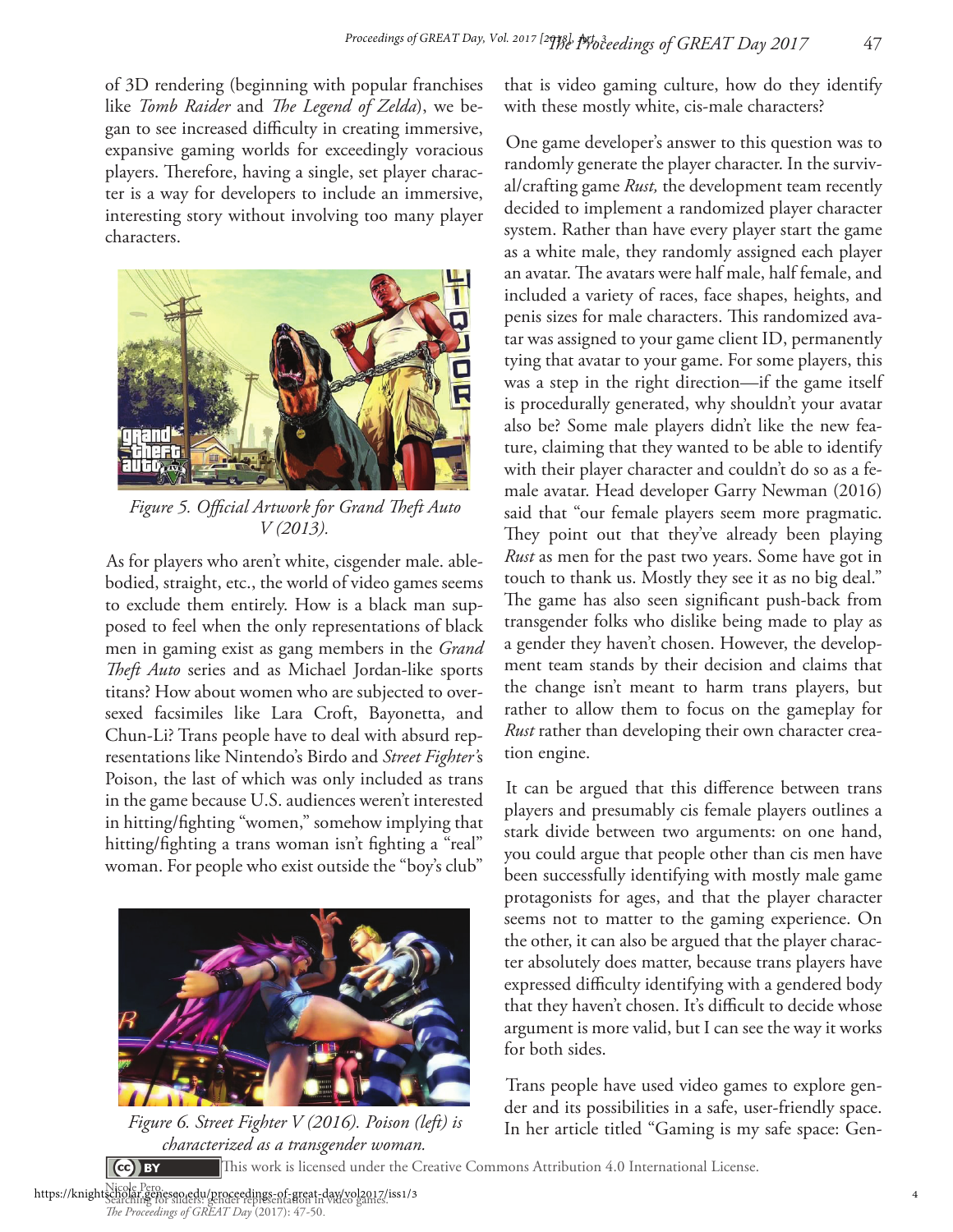der options are important for the transgender community," Jessica Janiuk (2017) describes the way she has used games to explore gender identity as a trans woman, and one of the most helpful methods of doing that in video games is through character creation. She says:

> Many of us that are trans\* identified or are questioning our gender identity find solace in the virtual world. Games like *The Elder Scrolls*, *World of Warcraft*, *Mass Effect, Dragon Age, Second Life*, and any other game that allows character creation with gender choice give us the opportunity to be seen as and interact with the world as the gender to which we identify. (Janiuk, 2017)

And for people in other marginalized communities who want to enjoy games and explore virtual worlds in the bodies and characters they feel most comfortable with, character creation seems to be the next step in representation.

Character creation in games didn't really begin with video games, but rather, it began in the *Dungeons & Dragons* community, along with other tabletop roleplaying games like it. For people who aren't familiar with the endless possibilities of *Dungeons & Dragons,* the game allows the player to create a character on their own, choosing from any number of fantasy races, classes, and abilities. The player is able to customize their player character down to their strength, luck, eye color, height, and weaknesses. Having recently gotten into the *D&D* world, I have a character nicknamed Grumbles: he's 4'6", he's non-verbal, has dark, freckled skin, and he's mourning his dead husband while trying to escape the reach of an angry dwarven king. None of these qualities stop Grumbles from whacking down golems with his war-axe or solving puzzles with help from his fellow travelers. In the world of *D&D*, almost any character combination is possible, and the reins for that character belong to the player alone. In the hands of a semi-competent, socially conscious Dungeon Master, any rag-tag team can come together and face down huge obstacles.

When role-playing games (RPGs) moved from the table-top to the computer screen with games like *Pool of Radiance* in 1988, where you had the ability to customize your character's stats like strength, wisdom, and luck, they took the spirit of customization and creativity with them. Slowly, RPGs became a video game genre in their own right, and the next step for game developers was to make the player character, the actual avatar which interacts with the game environment, customizable. Some of the first games to implement customization included a series of pre-set choices: gender (male or female), race (white, black, somewhere in-between), and maybe a couple different haircuts per gender. Later RPGs from companies like BioWare and Bethesda encourage the player to choose from several character classes, histories, haircuts/colors, eye colors/shapes, facial features, etc. and alter the baseline player character. For the most part, this model is where we're at right now, and where most RPGs put their energy. However, some games include spectrums from one feature to another; for example, in some games there are sliding scales of eye size, eye tilt, and distance between eyes. These sliding scales are called "sliders," and the possibility for minute, precise changes to character avatars are immense. Some character creators nowadays are so nuanced that you can create an avatar that looks eerily similar to yourself. Essentially, this level of similarity is the goal, and its purpose is to help the player in mapping themselves onto the player character, so that they can successfully immerse themselves in the gaming environment and, ideally, buy into the franchise. Some players may also choose to create ideal or fantasy versions of themselves, essentially making a body they wish they could inhabit.

It is no coincidence that the slider takes the form of a spectrum—similar to the way feminists think of gender as more of a spectrum than a binary, where people can exist anywhere on the spectrum or even outside it, sliders in video games allow a spectrum of identities into the world of the game. While some games' sliders are limited to the physical, games like *Dark Souls* include a slider for "hormones," which allows the player character to exist on a spectrum of masculine to feminine. The slider exists as a site of opposition for gamers who have been made to choose between binary genders and identities for so long. The purpose of the slider is to increase the diversity of a game by allowing any number of choices for the player to customize their avatar, hopefully representing the diversity of gamers and their experiences.

This work is licensed under the Creative Commons Attribution 4.0 International License.

Nicole Pero .

 $\left( \text{cc} \right)$  BY

Published by KnightScholar, 2018<br>Searching for sliders: gender representation in video games.<br>*The Proceedings of GREAT Day* (2017): 48-50.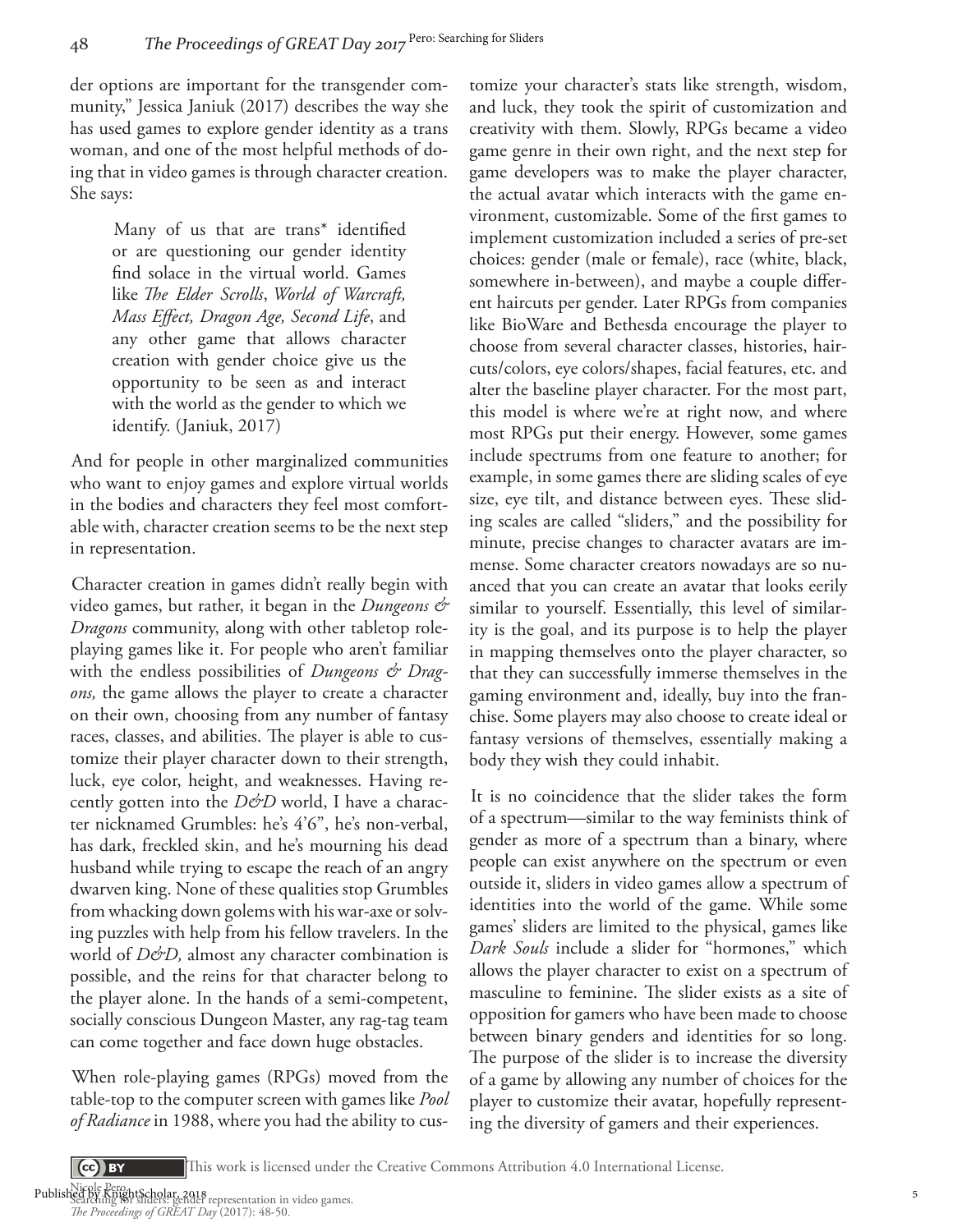Some of the cooler slider mechanics I've seen have been in RPGs and titles from triple-A studios. For example, BioWare's most recent game in their *Dragon Age* franchise allows the player to add or remove an Adam's apple to the player character. The game also features an X/Y axis slider system, which allows the player to tweak physical features on another plane than the standard slider. My favorite genderdefying game, *Saint's Row 3,* includes a slider called "sex appeal," which alters either the player character's bulge size or breast size, depending on the avatar's binary gender. While this game does make the player choose either a male or female gender, the player can make an androgynous or non-binary character using the game's sliders. In the *Saint's Row* franchise, you have the choice of hairstyles from both genders, and all clothing options are available for every character. There are a few pre-recorded character voices for each gender, and you can choose from any of those when nalizing your "Saint." In *Saint's Row 4,* you can change the pitch of the pre-recorded voice, further customizing it to fit your avatar and their identity. Largely, games with character creation engines allow the queer player, the person of color, the non-white or non-cisgender player to engage with the in-game world in a much more meaningful and enriching way. It also allows the white, cis-male player to inhabit the world of the game in a body that is not his own, so that he can learn to identify with others.

Moving forward, though, how can we improve the representation of non-white, non-cisgender, and non-straight players in video games? Video game modders have begun to solve this problem. "Modding" is the process of altering a game's code to include the kinds of mechanics or gameplay the player wants to see. For example, many *The Elder Scrolls V: Skyrim* modders have made modifications to the game which allow them to add entire maps, questlines, and enemies to the game. In the world of character creation, modders are constantly releasing new free mods which alter the character creation engine: some include more androgynous hairstyles, the ability to tweak body types more effectively, and the possibility of removing breasts on female characters. Players can then download these mods onto their games and play with fewer restrictions than the base game.

In my time, I've seen modders influence the trajectory of games and franchises, with modders creating the content that gamers want to see in their games and encouraging developers to include these changes in future games. For example, when *The Sims 4* came out, players lamented the lack of gender inclusion the game only allowed the player to choose binary genders for their Sims. However, with a later update, The Sims 4 included the option to change a Sim's physical frame, clothing preference, whether the Sim can get pregnant or make other Sims pregnant, and whether or not the Sim can pee standing. These changes were simple enough to add to the game, but the celebration from queer players was widespread.

Modders and indie game developers hold the future of gender representation in gaming in their hands. Because they are first and foremost players themselves, and often players who aren't represented in development studios, modders will then create the games they want to see in the market. This grassroots development will really help marginalized groups see themselves in games, because they will be the people making the games.

### **REFERENCES**

- Foxx-Gonzalez, K. (2012, June 13). So we replaced sexy Lara Croft with victim Lara Croft. The *Mary Sue*. Retrieved from https://www. themarysue.com/lara-croft-misogyny/
- Goodwins, R. (1994, August 1). Video games: Samus it ever was: At last, a game where a woman does the zapping. A sign of the times, or just a gimmick? The Independent. Retrieved from https://www.independent.co.uk/artsentertainment/video-games-samus-it-everwas-at-last-a-game-where-a-woman-does-thezapping-a-sign-of-the-times-or-1373821.html
- Janiuk, J. (2014, March 5). Gaming is my safe space: Gender options are important for the transgender community. *Polygon.* Retrieved from https://www.polygon.com/2014/3/5/5462578/ gaming-is-my-safe-space-gender-options-areimportant-for-the
- Mulvey, L. (1975). Visual pleasure and narrative cinema. *Screen*, *16*(3), 6-18.

This work is licensed under the Creative Commons Attribution 4.0 International License.

Nicole Pero . https://knightscholar.geneseo.edu/proceedings-of-great-day/vol2017/iss1/3<br>https://knightscholar.geneseo.edu/proceedings-of-great-day/vol2017/iss1/3<br>*The Proceedings of GREAT Day* (2017): 49-50.

 $\left($  Ce $\right)$  BY